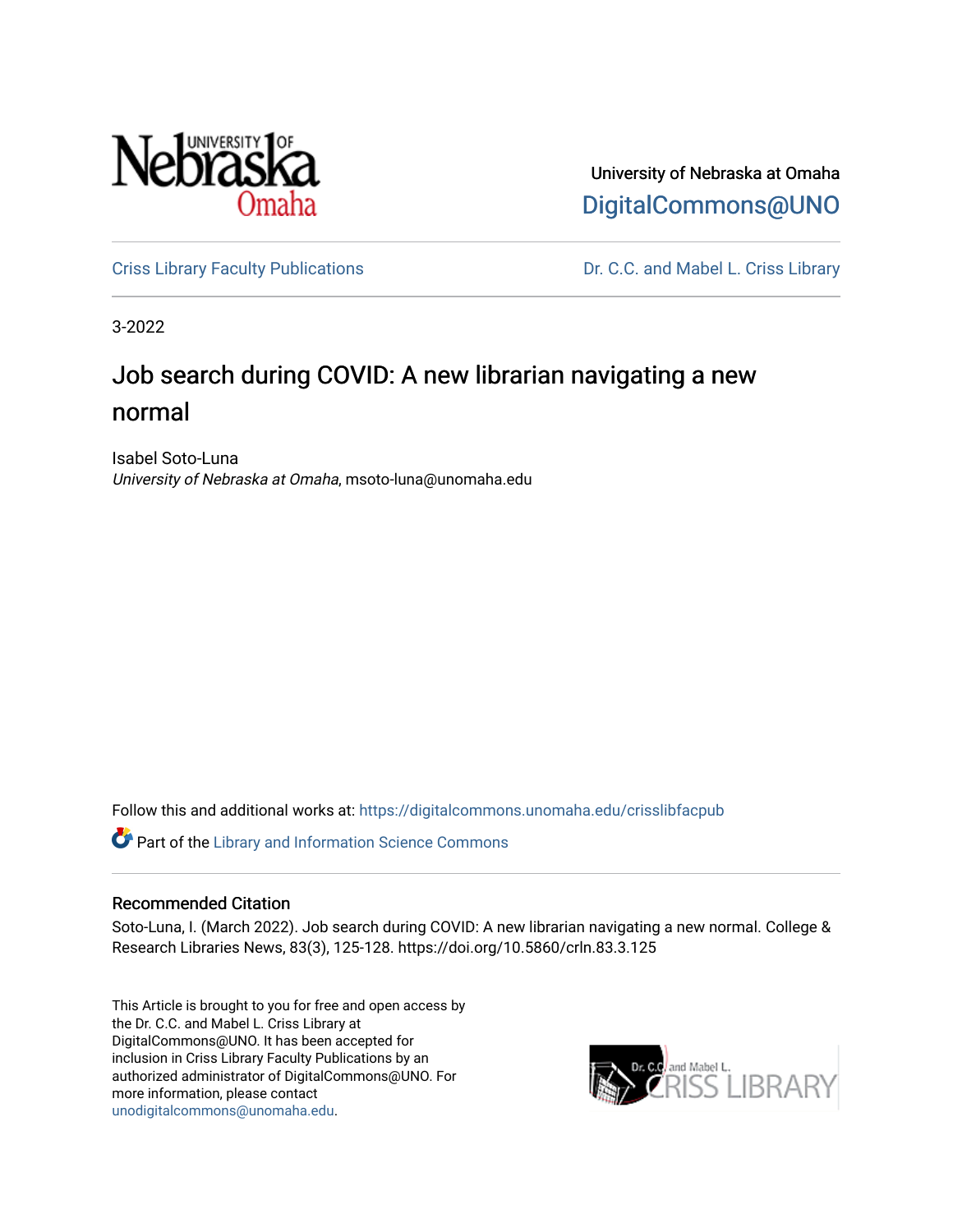# **Job search during COVID**

## **A new librarian navigating a new normal**

Isabel Soto-Luna is business librarian at the University of Nebraska-Omaha Libraries

For nearly the last two years, we have faced new challenges in unprecedented ways due to the COVID-19 pandemic. Thanks to current technology, however, we have been able to get creative to keep things moving as much as possible and find new ways to do things, including searching for jobs. Like many others, I found myself having to traverse a job search process that involved doing only virtual interviews. In my case, however, I am a new librarian (class of 2018) and this was my first full job search in the profession.

Previously, I was fortunate to have landed a job as a direct hire visiting professor of library services, which was extended to two years due to COVID. This allowed me to put my foot in the door and get the experience I needed to be competitive during the job search process. But I had only experienced one other interview for a resident position, so I had no idea what to fully expect. Of course, having to do this completely virtually added a whole new level of difficulty. Along the way, there were a lot of lessons learned and experience earned that I want to share with both interviewers and interviewees. Especially because I do not see virtual interviews going away as we adjust to the new normal that COVID is creating for us. And while I know many will disagree with some of my points, I do see a lot of advantages to continuing virtual interviews for everyone involved.

### **The search**

Between March and June 2021, I submitted 17 applications, did five preliminary interviews, and had four final interviews before accepting my current position as business librarian at the University of Nebraska-Omaha Libraries at the beginning of June 2021. After accepting my position, I received seven other requests for initial interviews, but I was happy with my offer and turned them down. I attribute my good fortune in responses to the time I took with customizing my cover letters and CVs, and making sure that my website and LinkedIn profile were updated and matched what was on my CV. I did spend about two hours per submission and while that felt like a full-time job, I am glad that I took the time to do it right.

#### **Initial interviews**

Four of the five initial interviews I had were on camera, the fifth took place over the phone and they were very specific in saying that they preferred it that way as that is how the process would have been during "regular" times. Honestly, I much preferred having the interviews on camera as they feel much more personal, and you can at least get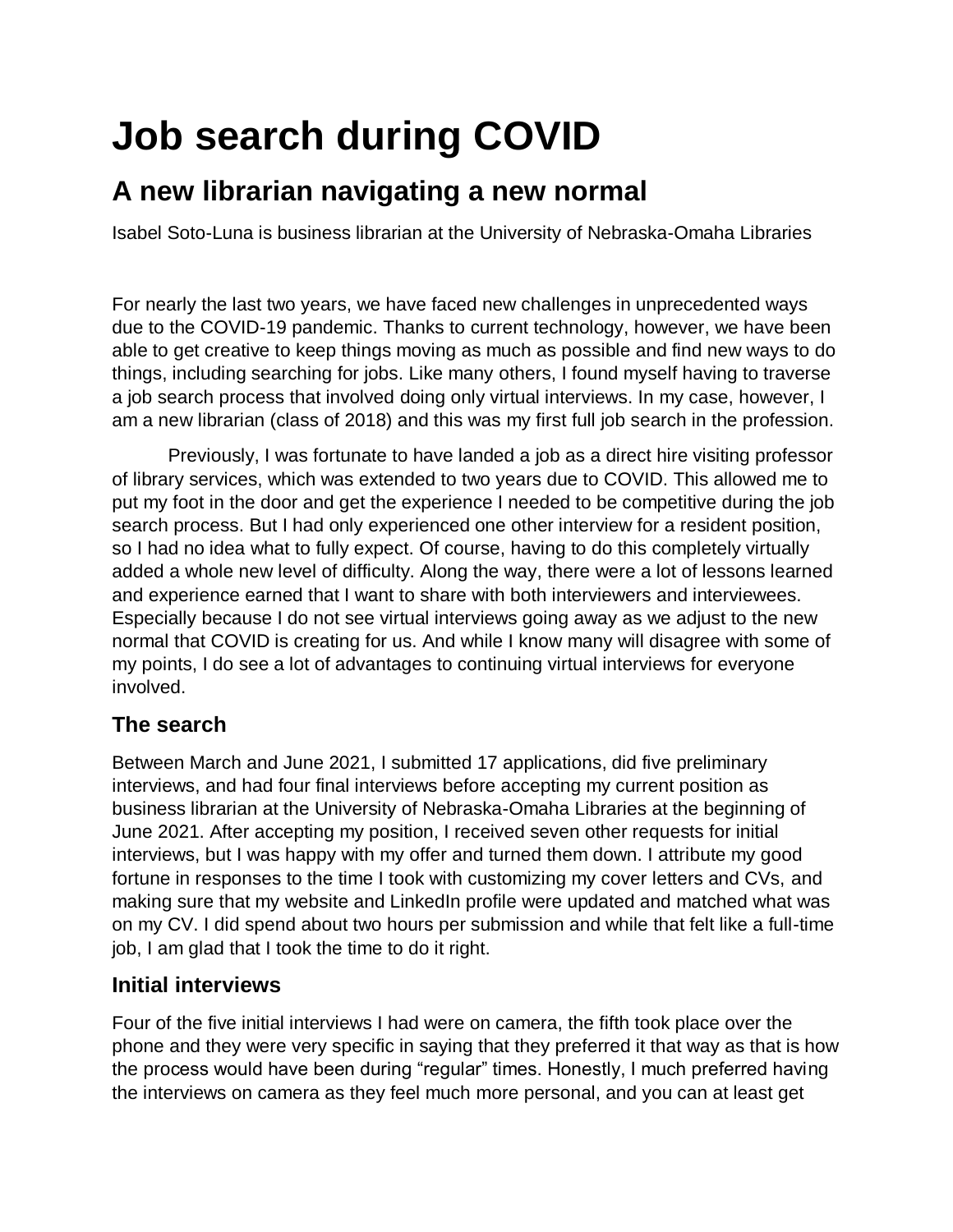some reactions and a better feel for how it went. For these short interviews I did some of the standard prep that you would normally do, but also had other prep to think about for a virtual setting. These are a few of the things I learned from my experience.

**• Job Descriptions**—I re-read job descriptions and dug deeper into the institutions that I was applying to. An advantage of doing this while looking at a screen though is that I was able to leave the tabs open with info and notes to remind myself of the points I was trying to make. You do not want to be reading the screen, as that is obvious, but glancing around to look at something just looks like you are keeping an eye on everyone on the interview committee.

**• Backgrounds and filters**—I was ready with on-camera blurring and turned-off filters. This one might seem obvious, but we've all seen the viral videos of people getting stuck on a filter or not using a background and having a kid/spouse/pet walking behind. In my case, I used blur because my laptop at the time could not handle a full-on background. (I actually had an interviewer ask me how I blurred my background and later they used the same effect during the final interview. That really felt like points in my favor.) You can also use neutral backgrounds that will not distract from you. Of course, if you have a professional looking office or area to do these in, you will not need a background.

**• Distractions**—I made sure to keep all distractions at bay. Again, something that should be obvious but is somehow not. I had more interviewers distracted by something else than I should have had during my search. I scheduled my interviews at times when my husband/ family could entertain my kid and take the dogs out. Since initial interviews are typically half hour to an hour, avoiding distractions was much easier.

#### **Final interviews**

I had four final interviews during my job search, and even though I did not have to travel for them, they still took up a lot of energy and time. The fact that they were virtual did not make them any easier, it just made for different challenges. Here are some final interview tips based on my experience.

**• Presentation**—Think about how interactive you want to make this and show off the skills you have teaching synchronously. Use current tech as much as possible but keep it simple. A convenience of Zoom is that you can show off your tech skills, and if something goes wrong you can show off your improvisation skills. And yes, over virtual interviews, something can always go wrong with technology, so be ready for it.

**• Questions**—As with any other interview, have questions ready, but think about the fact that you are not getting the chance to meet people in person and getting to know the campus/community, so really ask those questions that will give you the information you consider important. Some of the questions I used were: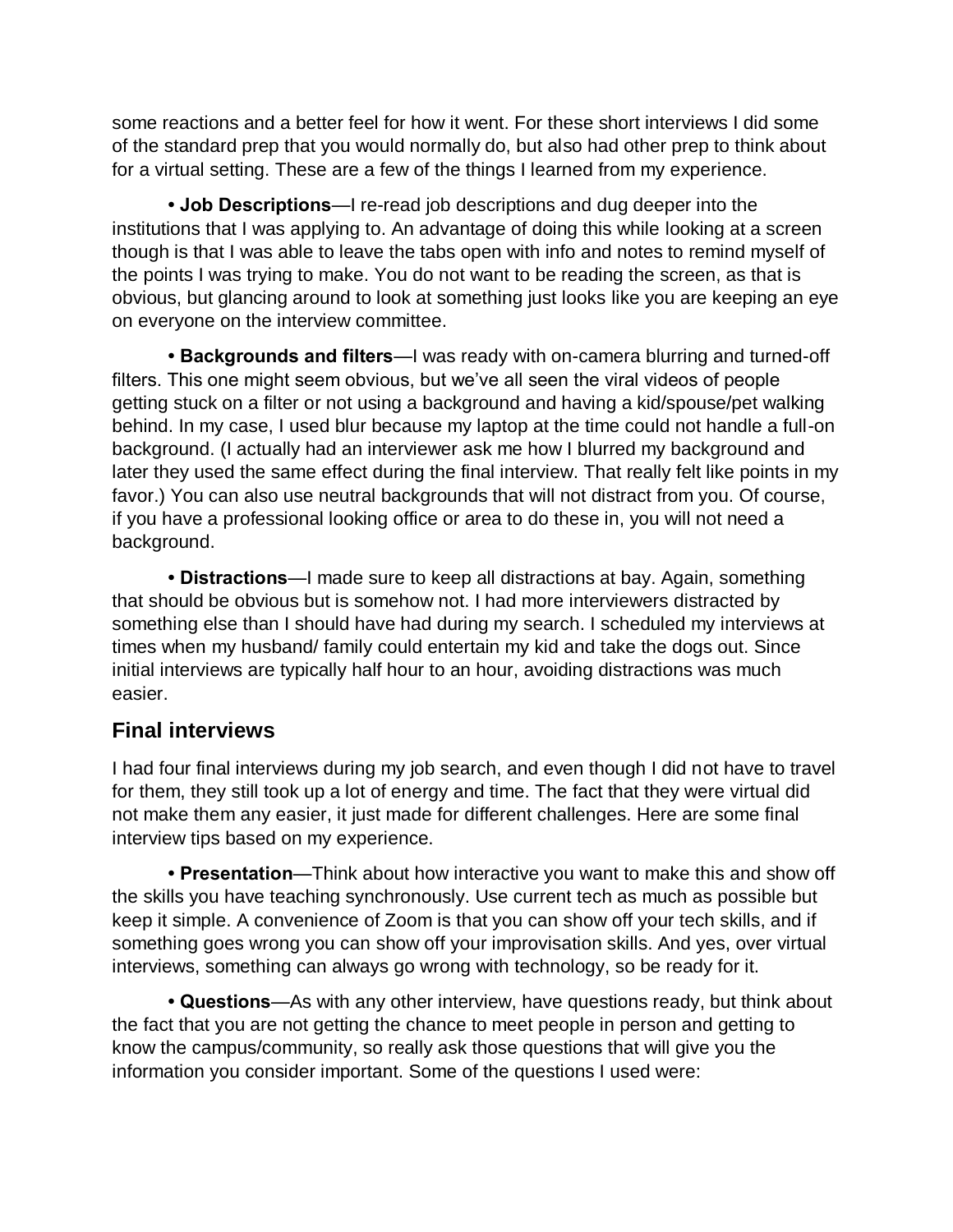o *Why did you pick (institution) and/or why do you stay?* Really listen to the answers on this one, it is hard to fake enthusiasm for a place you do not like.

o *What are some of the priorities this position should focus on in the first six months?* You can change the amount of time you ask about, but this will give you a great view of the expectations and workload.

o *What do you like/love about the community you live in?* Again, you are not there in person, so hearing about the community will give you a great idea of what is available to you.

**• Distractions**—Distractions are much harder to avoid during all-day interviews than in the initial round. I was fortunate that my family was able to help and were able to take my kiddo for the day, I also made sure my dogs were outside. When you schedule your interview try to do so on a day when you can minimize distractions as much as possible.

**• Temperature/Lighting**—I found this to be an issue during my first full interview and had to improvise for the subsequent ones. You want to make sure that the room you are in is comfortable, and that there are no major temperature changes and lighting changes as the day progresses. The mornings were nice and cool on the side of the house where I was doing my interviews and the light was great, but it would get very warm and dark as the day progressed. Be ready for these kinds of changes throughout the day, it can get uncomfortable and make it hard to see you.

**• Dressing for the interview**—You will want to wear something that you will be comfortable in all day, and as mentioned previously, fully dress for it. While it is unlikely that your entire outfit will be seen, you never know what might happen, and you do not want to get caught wearing pajama pants. And of course, there is the confidence that a good interview outfit will give you, dress the part.

**• Breaks**—Have your lunch, snacks, and drinks ready ahead of time, this way you are not running around your house trying to get yourself something. Breaks go by faster than you think.

#### **What worked and what did not**

While in-person connections can be important to the job search process, in this new reality it is doubtful that we will go back to the full "normal" of all in-person interviews. To be honest, I am not sure I would want to go back. There were a lot of things about the virtual interviews that went right for me, and I think for the institutions, along with several things that I would have changed, on both sides. I noticed these advantages as an applicant.

**• No traveling**—I had all my final interviews within a month (three of them in the span of two weeks), this would have been incredibly hard to pull off if these interviews would have been done in person, especially since some of the locations were far from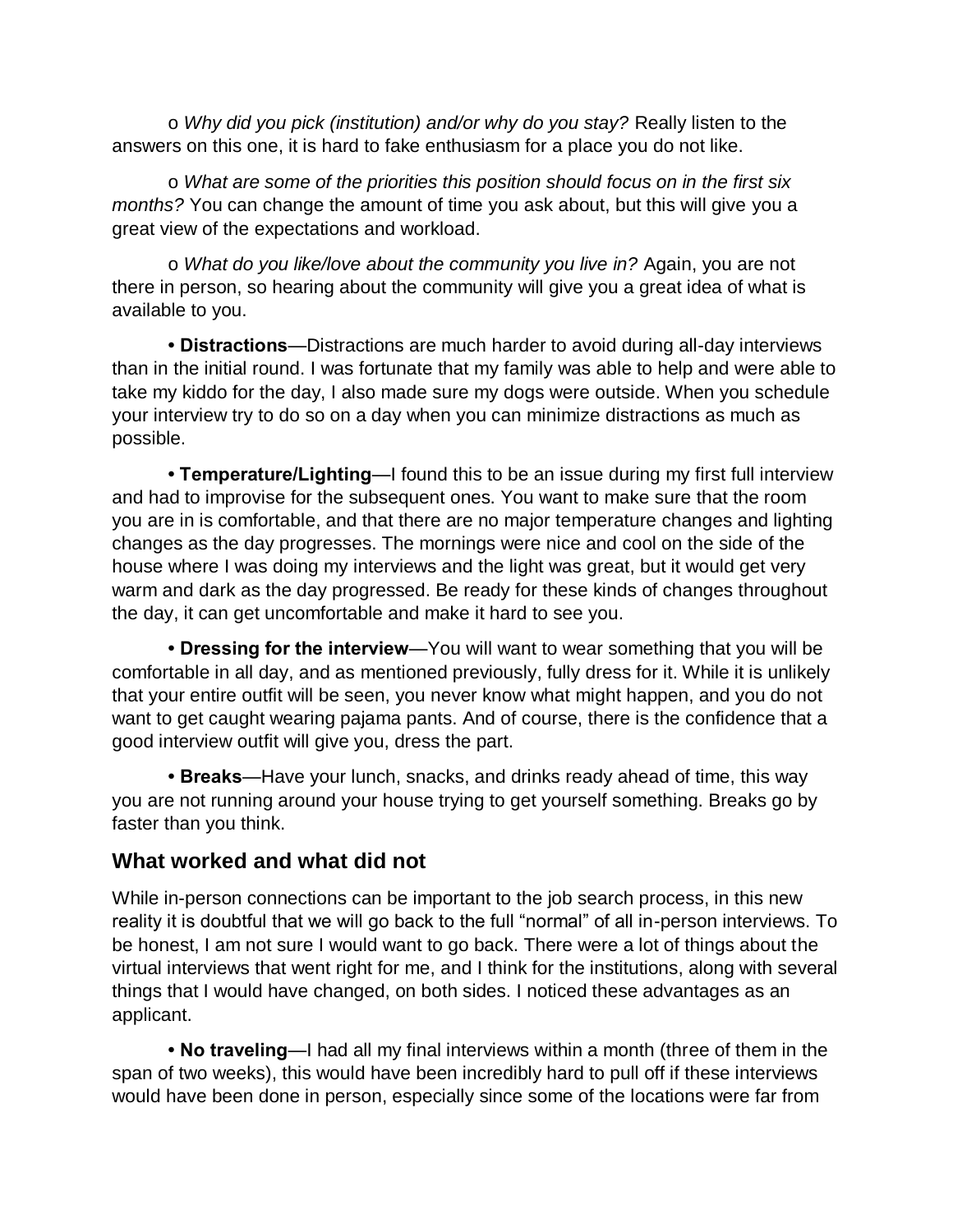where I lived. One of the institutions mentioned that they would have their final candidate visit before they had to give a response. This saves time and money for both the institution and the candidate. I can see this continuing in the future.

**• Breaks**—There were real breaks during most of my final interviews. Zoom breaks allowed for turning off the camera and mic and being able to really breathe for a moment. You cannot do this in person.

**• Ability to look things up in the moment**—Virtual interviews allowed for looking things up and sharing links and documents during the interview, you never know what you are going to be asked, so having things on the screen in front of you or pulling them up during your break is great, and it does show off your quick research skills. From my experience, I would recommend that institutions, and candidates, keep the following things in mind when doing virtual interviews.

**• Schedule**—Please keep time zones in mind. I had a situation with an institution being two hours ahead of me, so I found myself having lunch at 10 a.m. Try to figure out a schedule that considers everyone's time zone.

**• Timing**—This one was on me. As the candidate, do not schedule two final interviews on consecutive days. You are not going to have as much time to prep as you think.

**• Questions ahead of time**—One of the institutions shared their interview questions ahead of time with me, which made prepping much easier. It also gave me much more insight into what they were looking for, but, as we all know, it is not always the whole story.

**• Zoom links**—While most of my interviews created one link for the entire day, I had some that had links for every single meeting. Please do not do this, keep it as simple as possible. Also, if you are reusing links, make sure you make it neutral. I had a link that was clearly reused as it was titled "(Other Candidate Name) Interview." It was unprofessional, and it made things very awkward.

**• Virtual lunches**—When meeting in person, lunch is part of your interview. However, watching people eat on camera is awkward. The conversation will not flow as easily or naturally. Keep eating off camera.

**• Virtual or in-person**—Make up your mind. One of my final interviews had me come to campus only to set me up on Zoom in a conference room. Because at times I had a couple of people in the room with me, the camera was set up in front of the room and the people online were getting a full body side view while I hunched over a laptop. If you need to do a hybrid for whatever reason, please think about how you are going to set this up, so it is not so weird and uncomfortable for the candidate.